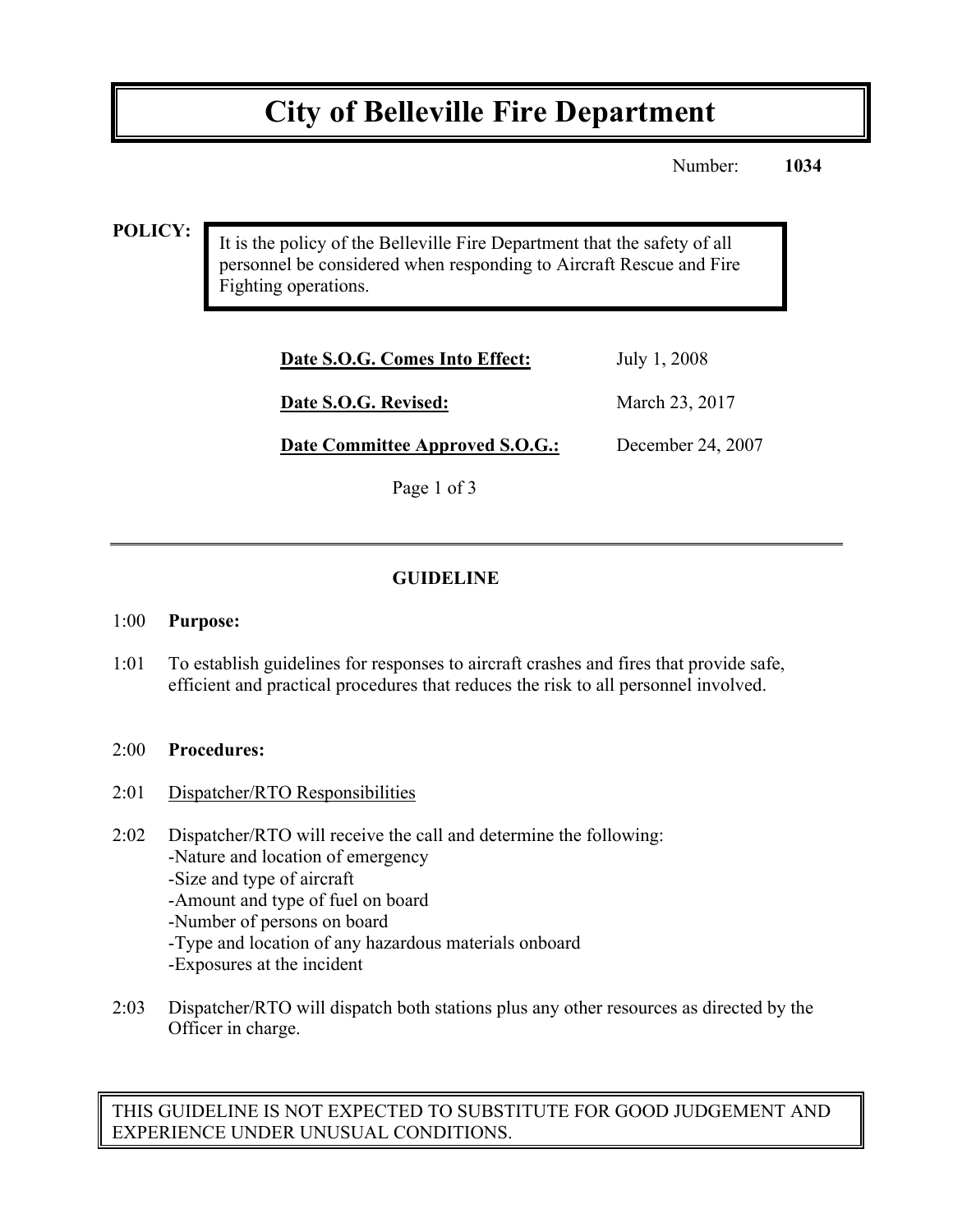- 2:04 If directed by the Officer in charge, the Dispatcher/RTO will notify any and/or all of the following agencies listed in the emergency contact book:
	- 1. Police
	- 2. Ambulance
	- 3. Transport Canada
	- 4. CFB Trenton
	- 5. Canutec
	- 6. Ministry of Environment
	- 7. Environment
- 2:05 First on Scene Responsibilities
- 2:06 First arriving Officer in charge on scene shall follow the Command protocol.
- 2:07 The Officer in charge shall complete a thorough size-up of the emergency scene and consider the following:
	- 1. Calling of additional Platoons
	- 2. Requesting additional equipment
	- 3. Notifying the Chief, Deputy, Fire Prevention, Etc...
	- 4. Contacting other agencies that would be required (eg. Office of the Fire Marshall)
	- 5. Determine type and quantity of fuel
	- 6. Type of cargo load
	- 7. Number of people onboard
	- 8. Type and size of aircraft
	- 9. Exposures
	- 10. Evacuation

## 2:08 Rescue and/or Fire Fighting Responsibilities

- 2:09 The following considerations should be the minimum level of response to any aircraft emergency:
	- 1. Setting up a perimeter around the incident
	- 2. Determine wind direction
	- 3. Establish fire control operations
	- 4. Plan evacuation route
	- 5. Rescue of victims (only if safe to personnel)
	- 6. Full protective clothing shall be worn
	- 7. Notify CFB Trenton to deploy their resources
	- 8. Co-ordinate with Police, Ambulance and any other agency
	- 9. Determine type of fuel onboard aircraft
	- 10. Protect all exposures at incident

THIS GUIDELINE IS NOT EXPECTED TO SUBSTITUTE FOR GOOD JUDGEMENT AND EXPERIENCE UNDER UNUSUAL CONDITIONS.